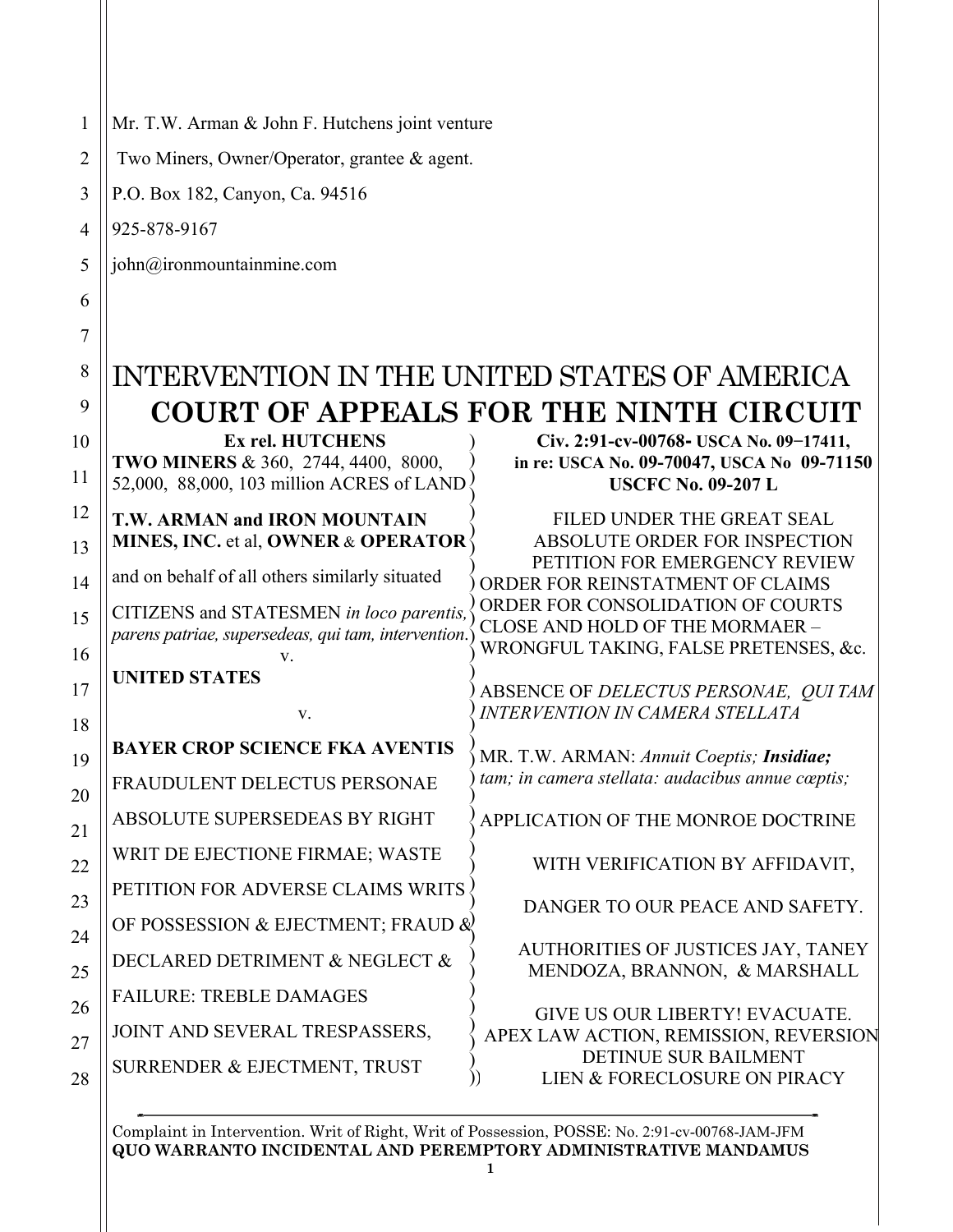#### **INTERVENTION BY RIGHT, REINSTATEMENT AND CONSOLIDATION**

We consider a question that has split the federal courts: May a non-settling PRP intervene in litigation to oppose a consent decree incorporating a settlement that, if approved, would bar contribution from the settling PRP? We join the Eighth and Tenth Circuits in holding that the answer is **"yes." [in looking at the substance of the matter, they can see that it "is a clear, unmistakable infringe](http://www.ironmountainmine.com/iron mountain/INTERVENTION BRIEF AND ORDER FOR EJECTMENT.pdf)[ment of rights secured by the fundamental law."](http://www.ironmountainmine.com/iron mountain/INTERVENTION BRIEF AND ORDER FOR EJECTMENT.pdf)** *Booth* **v.** *Illinois* **, [184 U.S. 425 ,](http://www.loislaw.com/livepublish8923/doclink.htp?alias=USCASE&cite=184+U.S.+425) [429 .](http://www.loislaw.com/livepublish8923/doclink.htp?alias=USCASE&cite=184+U.S.+425#PG429)** 

# **MOTION OF THE RELATOR FOR SUPERSEDEAS & CONSOLIDATION PURSUANT TO RULE 42(A) OF THE FEDERAL RULES OF CIVIL PROCEDURE**

"Where a court failed to observe safeguards, it amounts to denial of due process of law, court is deprived of juris." Merritt v. Hunter, C.A. Kansas 170 F2d 739.

"Once jurisdiction is challenged, the court cannot proceed when it clearly appears that the court lacks jurisdiction, the court has no authority to reach merits, but, rather, should dismiss the action." Melo v. US, 505 F2d 1026.

Exercising your constitutional right cannot be converted into a crime or have sanctions levered against it: The state cannot diminish rights of the people. [Hertado v. California, 100 US 516.] Where rights secured by the Constitution are involved, there can be no rule making or legislation which would abrogate them. [Miranda v. Arizona, 384 US 436, 491.] There can be no sanction or penalty imposed upon one because of this exercise of constitutional rights. [Sherer v. Cullen, 481 F 946.]"judges of courts of limited jurisdiction are entitled to absolute immunity for their judicial acts unless they act in the clear absence of all jurisdiction." King v. Love, 766 F.2d 962, 966 (6th Cir.), cert. denied, 474 U.S. 971, 106 S.Ct. 351, 88 L.Ed.2d 320 (1985).

I have never seen more senators express discontent with their jobs. ... I think the major cause is that, deep down in our hearts, we have been accomplices to doing something terrible and unforgivable to this wonderful country. Deep down in our hearts, we know that we have bankrupted America and that we have given our children a legacy of bankruptcy. .. We have defrauded our country to get ourselves elected. [John Danforth](http://en.wikipedia.org/wiki/John_Danforth), Republican senator from Missouri, in the Arizona Republic of April 21, 1992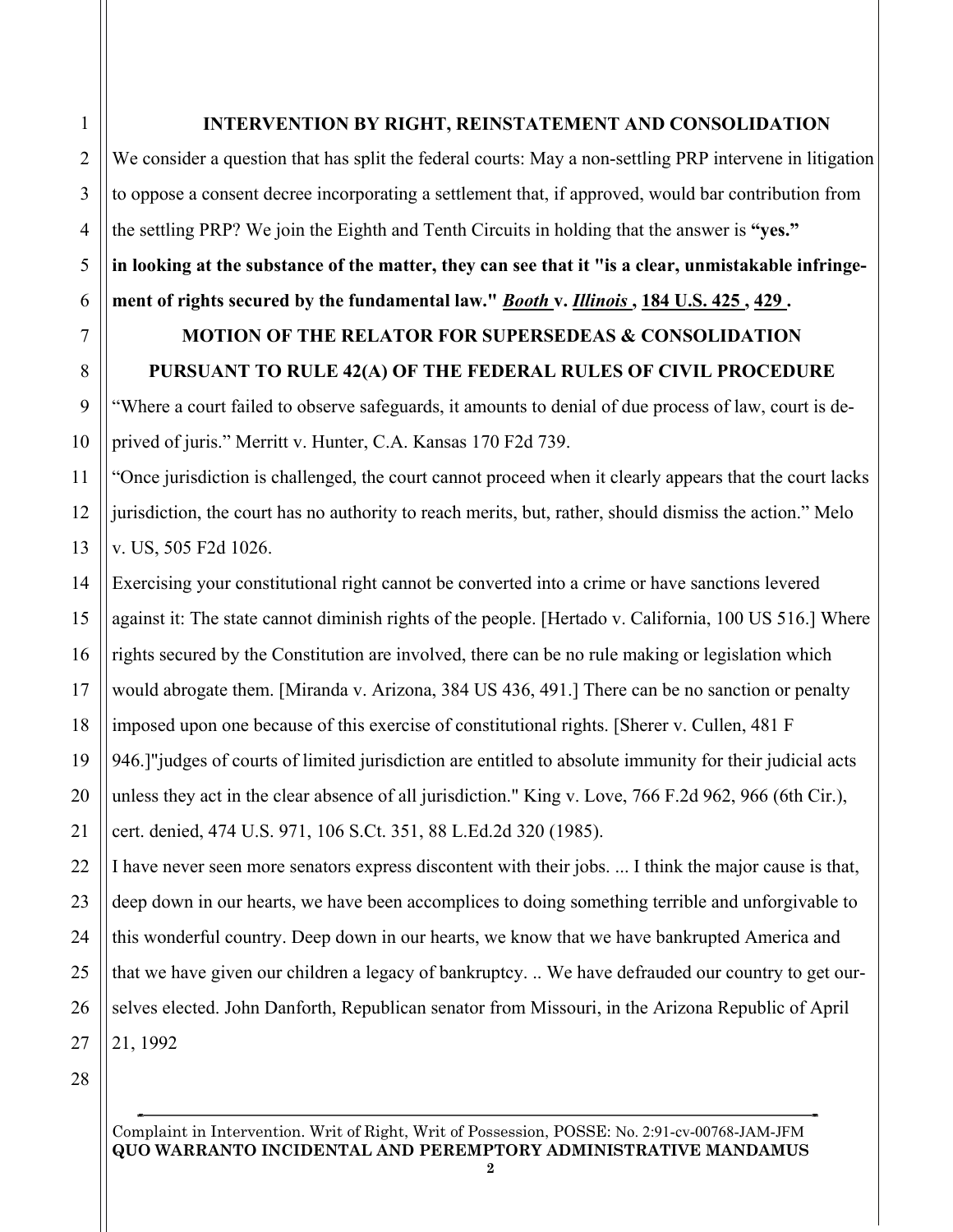**Committee on Oversight and Government Reform, Deterioration of the Clean Water Act**  Oversight and Government Reform Committee Chairman Henry A. Waxman and Transportation and Infrastructure Committee Chairman James L. Oberstar wrote to President-elect Obama regarding their investigation into the drastic deterioration of the Clean Water Act enforcement program. "One of the legacies of the Bush Administration is its failure to protect the safety and health of the nation's waters," said Chairman Waxman. "Our investigation reveals that the clean water program has been decimated as hundreds of enforcement cases have been dropped, downgraded, delayed, or never brought in the first place. We need to work with the new Administration to restore the effectiveness and integrity to this vital program."

New internal documents obtained by the Committees show that hundreds of Clean Water Act violations have not been pursued with enforcement actions. Dozens of existing enforcement cases have become informal responses, have had civil penalties reduced, and have experienced significant delays. Many violations are not even being detected because of the substantial reduction in investigations. Violations involving oil spills make up nearly half of the Clean Water Act violations that have been detected but are not being addressed.

EPA refused to produce hundreds of documents to the Committees and redacted many of the documents it did produce. EPA concealed the identity of corporations and individuals accused of polluting waters and the specific waters that may have been affected.

### **CORRUPTION AND RACKETEERING**

The division of the United States into federations of equal force was decided long before the Civil War by the high financial powers of Europe. These bankers were afraid that the US, if they remained as one block, and as one nation, would attain economic and financial independence, which would upset their financial domination over the world. [Otto von Bismark,](http://en.wikiquote.org/wiki/Otto_von_Bismark) Chancellor of Germany 1876 All the perplexities, confusions, and distresses in America arise, not from defects in their constitution or confederation, nor from want of honor or virtue, as much from downright ignorance of the nature of coin, credit, and circulation. [John Adams](http://en.wikiquote.org/wiki/John_Adams), letter to [Thomas Jefferson,](http://en.wikiquote.org/wiki/Thomas_Jefferson) 25 August 1787

Complaint in Intervention. Writ of Right, Writ of Possession, POSSE: No. 2:91-cv-00768-JAM-JFM **QUO WARRANTO INCIDENTAL AND PEREMPTORY ADMINISTRATIVE MANDAMUS 3**

1

2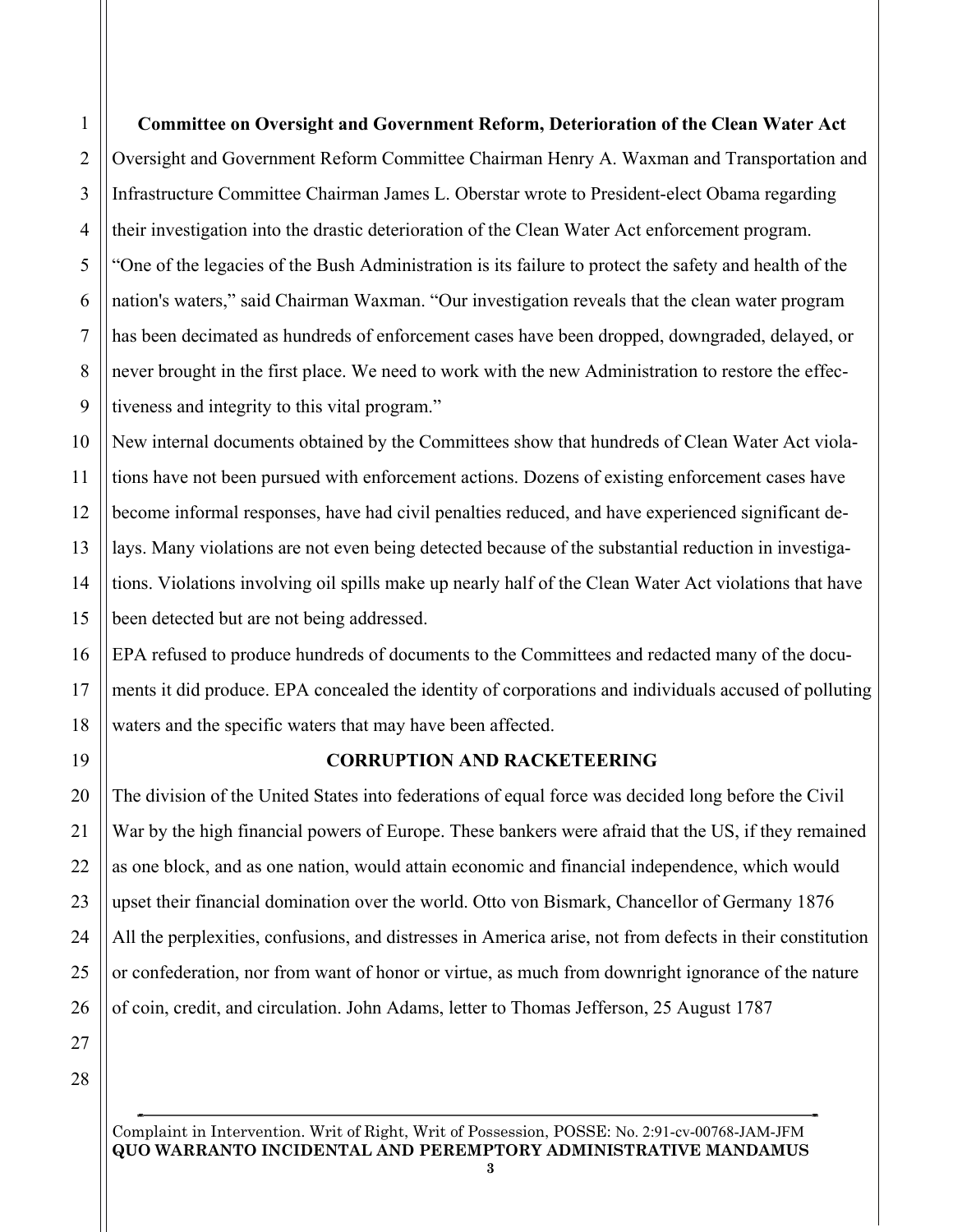And I sincerely believe, with you, that banking establishments are more dangerous than standing armies; and that the principle of spending money to be paid by posterity, under the name of funding, is but swindling futurity on a large scale. [Thomas Jefferson,](http://en.wikiquote.org/wiki/Thomas_Jefferson) letter to John Taylor, 28 May 1816 In [Federalist No. 33](http://www.foundingfathers.info/federalistpapers/fed33.htm) (next to last para), Hamilton says:

5 6 7 8 9 …But it will not follow…that acts of…[the federal government] which are NOT PURSUANT to its constitutional powers, but which are invasions of the residuary authorities of the..[the States], will become the supreme law of the land. These will be merely acts of usurpation, and will deserve to be treated as such…[Art. VI, cl. 2] EXPRESSLY confines this supremacy to laws made PURSUANT TO THE CONSTITUTION … [emphasis in original]

10 11 In the next paragraph, Hamilton points out that a law made by Congress which is not authorized by the Constitution,

12 13 …would not be the supreme law of the land, but a usurpation of power not granted by the Constitution….

14 15 16 17 18 b) Second, note that Art. VI, clause 2 also shows that only laws of States which are Contrary to the Constitution must fall. States may make whatever laws they wish (consistent with their State Constitutions) except as prohibited by the US Constitution. Laws specifically prohibited to the States are listed at Art. I, Sec. 10. States also may not properly make laws which contradict the Constitution. For example, a State Law which purported to permit 25 year olds to be US Senators would contradict

19 Art. I, Sec. 3, clause 3, and thus would fail under the "supremacy clause".

20 22 It is not …a mere possibility of inconvenience in the exercise of powers, but an immediate constitutional repugnancy that can …alienate and extinguish a pre-existing right of sovereignty [in the States]. (4th para)

The necessity of a concurrent jurisdiction in certain cases results from the division of the sovereign power; and the rule that all authorities, of which the States are not explicitly divested in favor of the Union, remain with them in full vigor…[This]is…clearly admitted by the whole tenor of the…proposed Constitution. We there find that, notwith-standing the …grants of …authorities [to the federal government], there has been the most pointed care in those cases where it was deemed improper that the like authorities should reside in the States, to insert negative clauses prohibiting the

21

1

2

3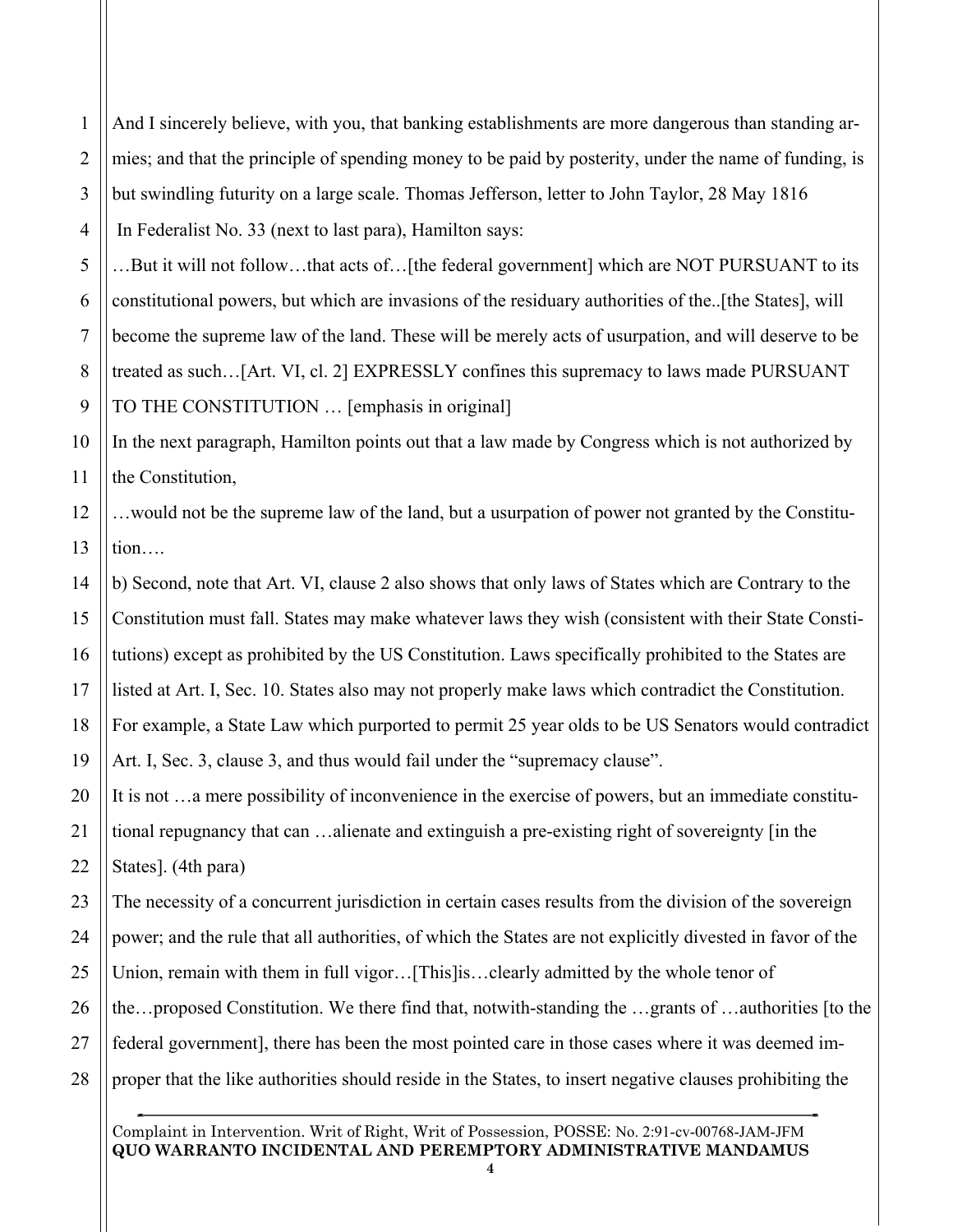exercise of them by the States…[Art. I, Sec. 10] consists altogether of such provisions. This circumstance is a clear indication of the sense of the convention, and furnishes a rule of interpretation out of the body of the…[proposed Constitution], which…refutes every hypothesis to the contrary. (5th para)

The People ex. Rel. Hutchens, moves this Court, pursuant to Rule 42(a) of the Federal Rules of Civil Procedure, to consolidate the following cases: Civ. 2:91-cv-00768- USCA No. 09−17411, No. 09- 70047, USCA No 09-71150 , USCFC No. 09-207 L.

The People ex. Rel. Hutchens moves for consolidation for the purposes of ADVERSE CLAIMS,

judgment and appeal. The cases are appropriate for consolidation for the following reasons:

1. The cases involve common questions of law. All causes of action allege that the usurpation, inva-

sion, and occupation of Iron Mountain Mine violates Section 7 of the Clayton Act, as amended, 15

U.S.C. § 18, and Section 1 of the Sherman Antitrust Act, 15 U.S.C. § 1. and general mining law.

2. The cases involve common questions of fact because they arise from the same factual situation.

3. Judicial convenience and economy will be promoted by consolidation of the actions. Consolidation will result in one trial which will bind all plaintiffs and defendants. This will save time and avoid unnecessary costs to the defendants, the plaintiffs in the actions, witnesses who would otherwise be required to testify in two cases, and this Court.

4. Consolidation will not delay the final disposition of this matter.

WHEREFORE, the Relator requests that its motion for consolidation be granted.

*Held:* The reference to "administrative" reports, audits, and investigations in §3730(e)(4)(A) encompasses disclosures made in state and local sources as well as federal sources. Pp. 4–21.

# **FROM CONGRESSMAN WALLY HERGER'S WEBSITE**

Private property ownership is a fundamental right. Indeed, the ability to own and use property spurs innovation and entrepreneurship and is a cornerstone of our prosperity and high standard of living. The Fifth Amendment famously protects our property rights from undue government interference stating, property shall not "be taken for public use, without just compensation." This amendment is also joined by the Fourteenth Amendment which together protects citizens from government's taking of private property "without due process of law."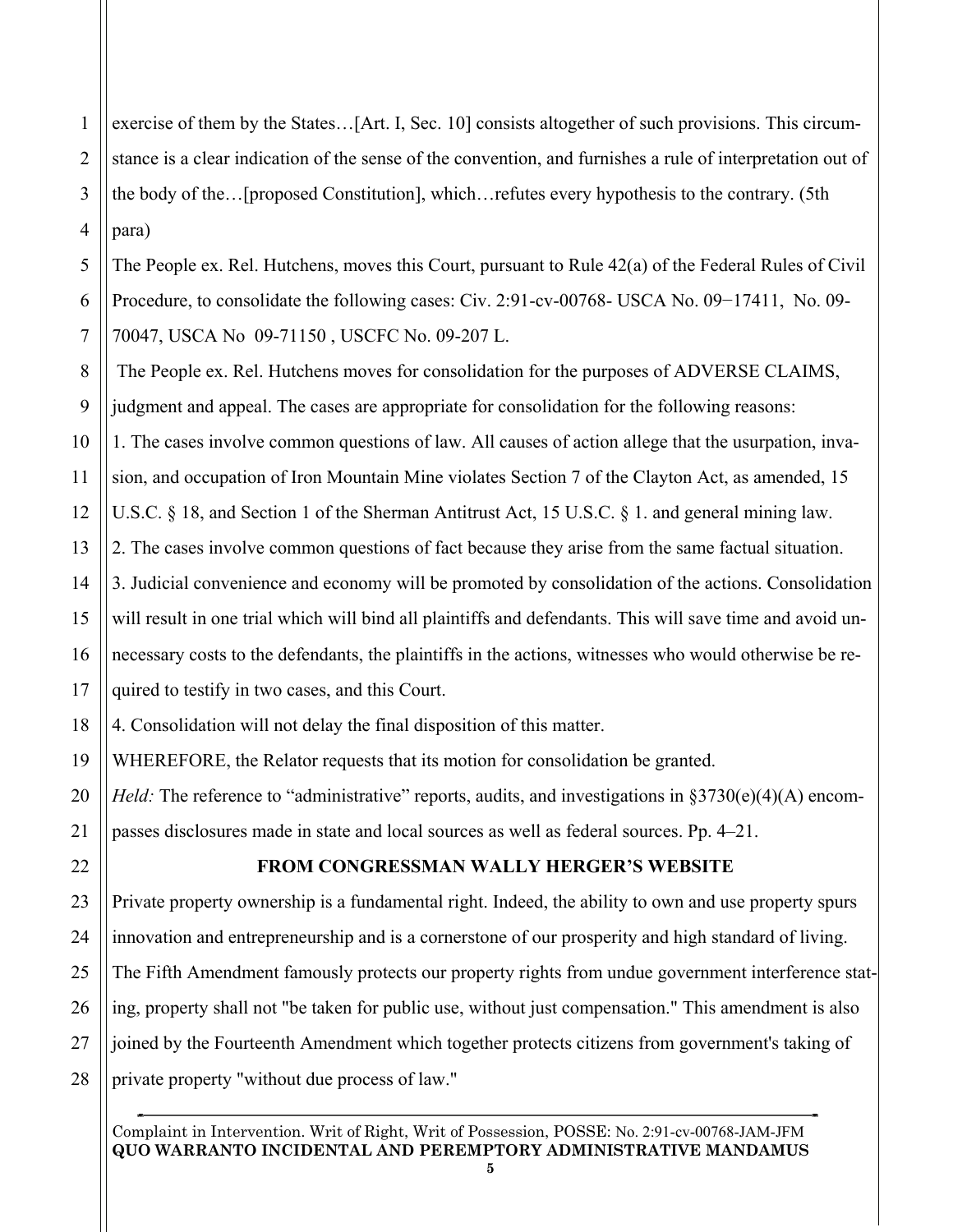12

13

14

15

16

17

18

20

21

22

23

24

25

#### **LEGAL AUTHORITY**

… "In the mining partnership those occurrences make no dissolution, but the others go on; and, in case a stranger has bought the interest of a member, the stranger takes the place of him who sold his interest, and cannot be excluded. If, death, insolvency, or sale were to close up vast mining enterprises, in which many persons and large interests participate, it would entail disastrous consequences. From the absence of this *delectus personae* in mining companies flows another result, distinguishing them from the common partnership, and that is a more limited authority in the individual member to bind the others to pecuniary liability. He cannot borrow money or execute notes or accept bills of exchange binding the partnership or its members, unless it is shown that he had authority; nor can a general superintendent or manager. They can only bind the partnership for such things as are necessary in the transaction of the particular business, and are usual in such business. Charles v. Eshleman, 5 Colo. 107; Shillman v. Lachman, 83 Am Dec. 96, and note; McConnell v. Denver, 35 Cal. 365; Jones v. Clark, 42 Cal. 181; Manville v. Parks, 7 Colo. 128, 2 Pac. 212; Congdon v. Olds, 18 Mont. 487, 46 Pac. 261. 29 S.E. 505. In fact, it is a rule that a nontrading partnership, as distinguished from a trading commercial firm, does not confer the same authority by implication on its members to bind the firm; as. e.g. a partnership to run a theater or other single enterprise only. Pease v. Cole, 53 Conn. 53, 22 Atl. 681; Deardorf's Adm'r v. Tacher, 78 Mo. 128; Smith, Merc. Law, 82; T Pars. Partn. § 85; Pooley v. Whitmore, 27 Am. Rep. 733.

19 PETITION TO RELOCATE AND SURVEY; THE "OWL" ET AL, LODE MINING CLAIMS.

 A mining partnership is a nontrading partnership, and its members are limited to expenditures necessary and usual in the particular business. Bates, Partn. , § 329. Members of a mining partnership, holding the major portion of the property, have power to do what may be necessary and proper for carrying on the business, and control the work, in case all cannot agree, provided the exercise of such power is necessary and proper for carrying on the enterprise for the benefit of all concerned. Dougherty v. Creary, 89 Am. Dec. 116.

26 27 28 These principles settle much of this case. The demurrer was properly overruled, because there was a partnership, and equity only has jurisdiction to settle partnership accounts. 5 Am. & Eng. Dec. Eq. 74; 17 Am. & Eng. Enc. Law, 1273. \* \* \* **Justice Brannon**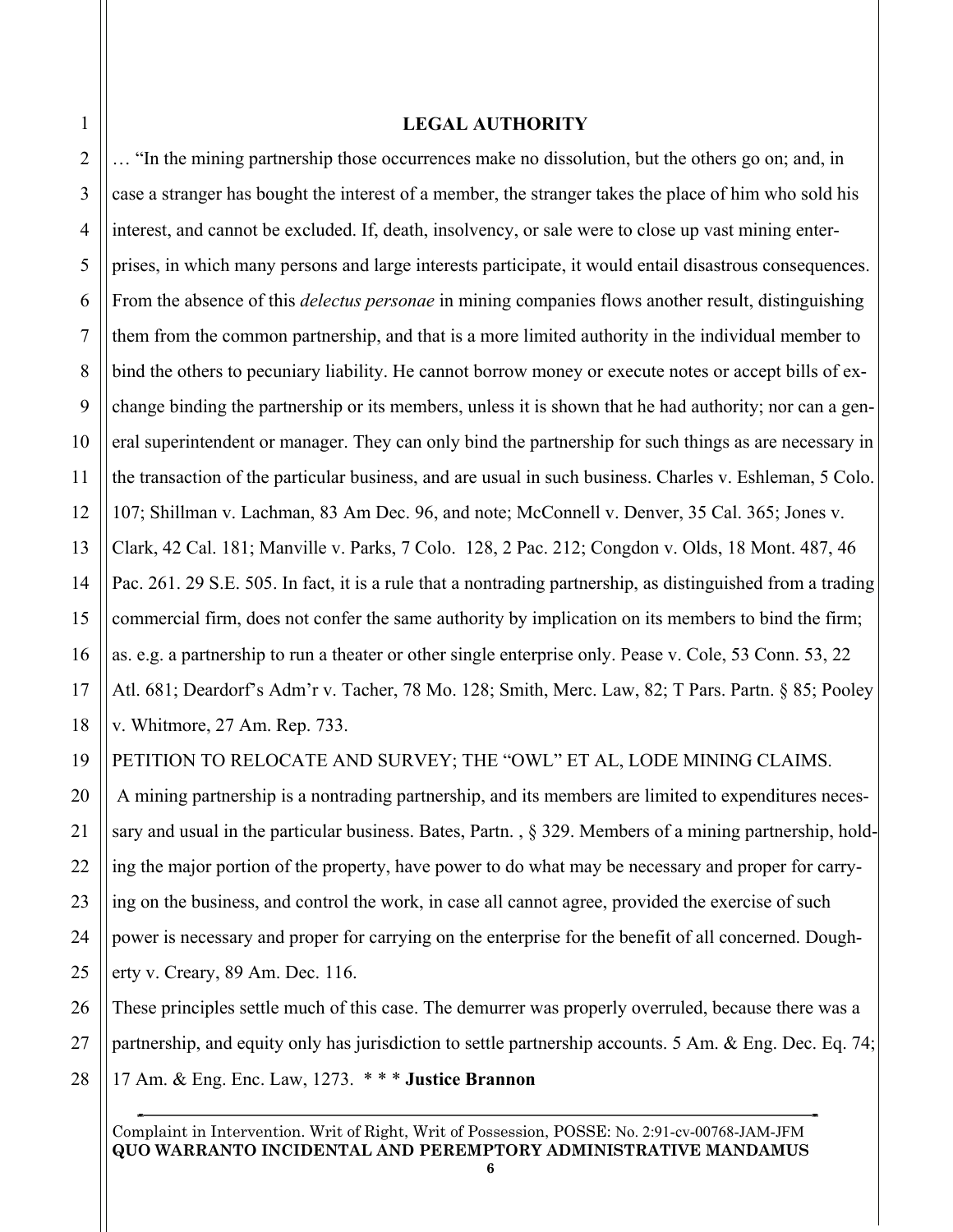In Dalliba v. Riggs, 7 Ida. 779, 82 Pac. 107, it was laid down that while a court of equity can appoint a receiver to perfect and preserve mining property, it " has no authority to place its receiver in charge of such property and operate the same, carrying on a general mining business, and while it turns out to be at a loss, as is likely to be the result in such cases, charge the same up as a preferred claim and lien against the property, to the prejudice and loss of the holders of prior recorded liens on the same property" (82 Pac. At pp. 108-109). In that case the receiver appeared to have carried on the mining operations without any order of court directing him to do so and with reckless extravagance, and in addition was shown not only not to have kept accurate accounts but also to have made in the account filed "many charges against the estate where no charge whatever should have been made and none in fact existed." The court accordingly denied the receiver any allowance for his own time or services and any allowance for attorney's fees.

#### **ABSENCE OF** *DELECTUS PERSONAE*

"The fact remains that AIG's rescue broke all the rules, and each rule that was broken poses a question that must be answered." - Ms. Elizabeth Warren, TARP oversight chairwoman.

#### **SUPERSEDEAS & CONSOLIDATION**

**"There is no crueler tyranny than that which is exercised under cover of law, and with the colors of justice"** - U.S. v. Jannotti, 673 F.2d 578, 614 (3d Cir. 1982)

### **CONSPIRACY**

[Here's another possible reason there won't be a prosecution: Our economy was shattered by a syndi](http://www.ourfuture.org/blog-entry/2010062201/law-and-order-aig)[cate, a ring, a cabal at the top of the financial pyramid. To move against any one of them - AIG's Joe](http://www.ourfuture.org/blog-entry/2010062201/law-and-order-aig)  [Cassano, the auditors, Goldman Sachs, or even the credit agencies - would trigger a chain reaction of](http://www.ourfuture.org/blog-entry/2010062201/law-and-order-aig)  [rats turning on one another, summoning each other to testify, and spilling each other's dirty secrets in](http://www.ourfuture.org/blog-entry/2010062201/law-and-order-aig)  [an attempt to save themselves.](http://www.ourfuture.org/blog-entry/2010062201/law-and-order-aig)

ABSOLUTE ORDER FOR TEMPORARY INJUNCTIVE RELIEF FOR CEQA EIS REVIEW

CHAPTER X - *[Of Treaties and Ambassadors, and the Entire Dissolution of States.](http://frwebgate.access.gpo.gov/cgi-bin/getdoc.cgi?dbname=111_cong_bills&docid=f:s372rs.txt.pdf)* 

I. <Wars in general are setled by treaties>. The chief laws of nature about treaties were explained in the doctrine of contracts in natural liberty.[{\\*](http://oll.libertyfund.org/?option=com_staticxt&staticfile=show.php%3Ftitle=2059&chapter=155413&layout=html&Itemid=27#lfHutcheson_footnote_nt657) } But we must remember that the exception of unjust force and fear cannot be admitted against the obligation of any treaties of peace; otherwise the old

Complaint in Intervention. Writ of Right, Writ of Possession, POSSE: No. 2:91-cv-00768-JAM-JFM **QUO WARRANTO INCIDENTAL AND PEREMPTORY ADMINISTRATIVE MANDAMUS 7**

1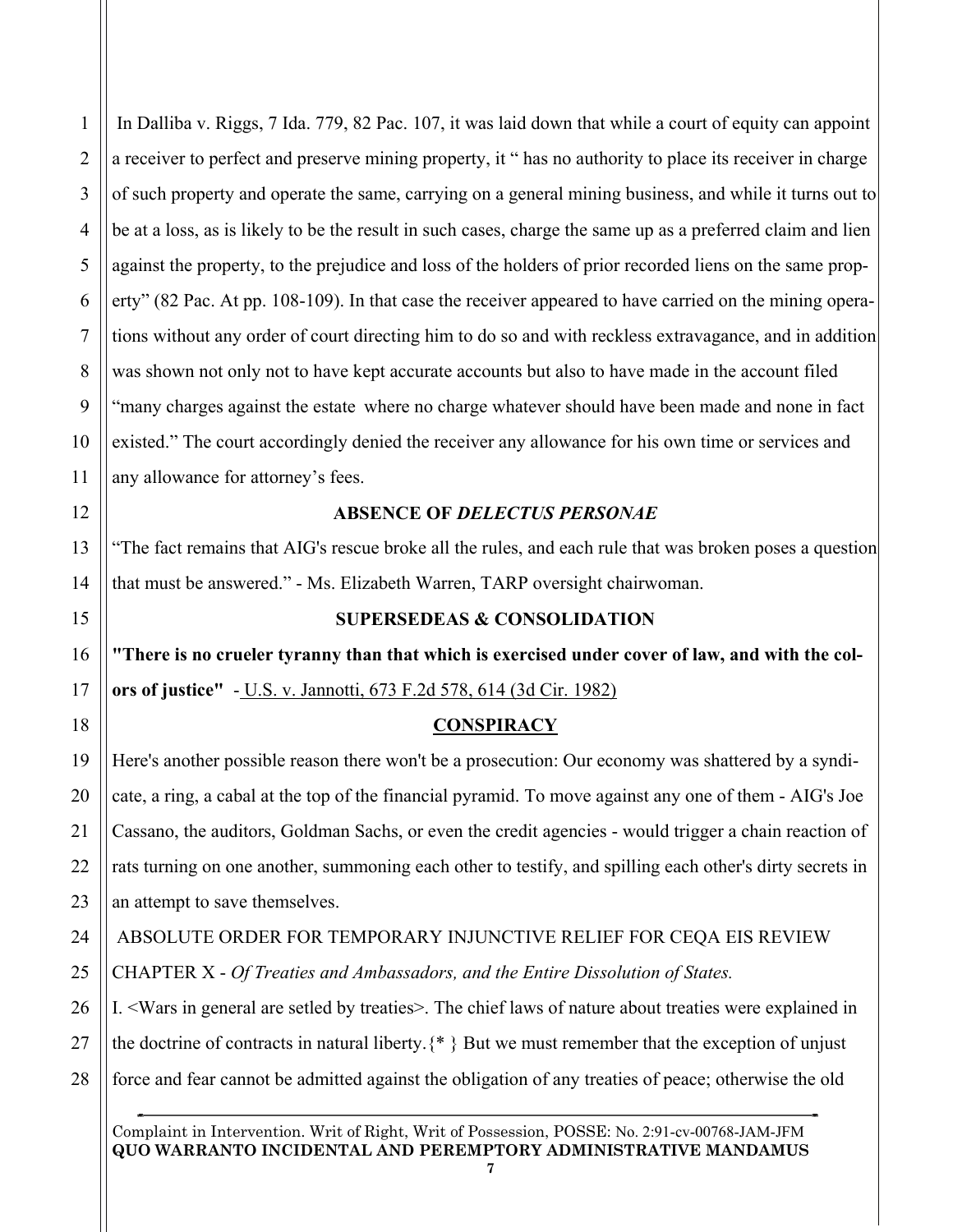controversies <that occasioned the war> might always be kept a-foot. And yet such exceptions may justly take place when the war is manifestly and avowedly unjust on one side; or if the terms imposed {by the more potent side} are manifestly injurious and contrary to all humanity. In these cases the party injured may insist upon an arbitration; and if the other side refuse to submit to it, each side must by force consult its own safety and the maintenance of its rights{, by what aids it can find}[.1](http://oll.libertyfund.org/?option=com_staticxt&staticfile=show.php%3Ftitle=2059&chapter=155413&layout=html&Itemid=27#lfHutcheson_footnote_nt658)  Treaties are divided into *real,* and *personal:* the personal, which are less in use, are entered into in favour of the prince's person, and cease to bind upon his demise. The *real,* respect the body of the people, or the nation, which is deemed immortal. [2 T](http://oll.libertyfund.org/?option=com_staticxt&staticfile=show.php%3Ftitle=2059&chapter=155413&layout=html&Itemid=27#lfHutcheson_footnote_nt659)reaties are also divided into the *equal,* {such as bring equal or proportionable burdens on each side,} and *unequal* {which bring unequal burdens}.[3 B](http://oll.libertyfund.org/?option=com_staticxt&staticfile=show.php%3Ftitle=2059&chapter=155413&layout=html&Itemid=27#lfHutcheson_footnote_nt660)ut 'tis not every unequal treaty that any way impairs or diminishes th[e†](http://oll.libertyfund.org/?option=com_staticxt&staticfile=show.php%3Ftitle=2059&chapter=155413&layout=html&Itemid=27#lfHutcheson_footnote_nt661) majesty and independency of the side submitting to the greater burden.

*Hostages* in former ages were securities commonly given for performance of treaties, but they are now gone into disuse; because it would be exceedingly  $\triangle$  barbarous and inhumane to treat the innocent hostages any way harshly because of the perfidy of their country.

II. In making treaties *ambassadors* < or intermediaries are employed. Their rights are all the same, whatever names are given them, if they are entrusted to transact the affairs of a sovereign state. Their persons should be sacred and inviolable, as we said above. They have a just natural right to demand that their proposals should be delivered. But as to an allowance to reside any time in the state to which they are sent, they may claim it as due out of humanity, but cannot insist on it as a perfect right. Since the business of the more active ambassadors is much the same with that of spies upon the nations where they reside. If they are allowed to reside; the law of nature would give them no higher rights or immunities, than any other foreigner might claim without any publick character[.4](http://oll.libertyfund.org/?option=com_staticxt&staticfile=show.php%3Ftitle=2059&chapter=155413&layout=html&Itemid=27#lfHutcheson_footnote_nt662) But by the voluntary laws of nations, they have many singular privileges and immunities, both for themselves and all their necessary retinue: all which however any state might without any iniquity refuse to grant them, if they give timeous intimation of their design to do so to all concerned.

*[190](http://www.bc.edu/schools/law/lawreviews/meta-elements/journals/bcealr/30_1/01_TXT.htm#T190) See Lucas v. S.C. Coastal Comm'n, 505 U.S. 1003, 1031–32 (1992). Once a mining claim is determined to constitute a valid property interest, then state law will control how it can be sold, transferred, inherited, and the like—unless any particular aspect of that property right is preempted by* 

Complaint in Intervention. Writ of Right, Writ of Possession, POSSE: No. 2:91-cv-00768-JAM-JFM **QUO WARRANTO INCIDENTAL AND PEREMPTORY ADMINISTRATIVE MANDAMUS 8**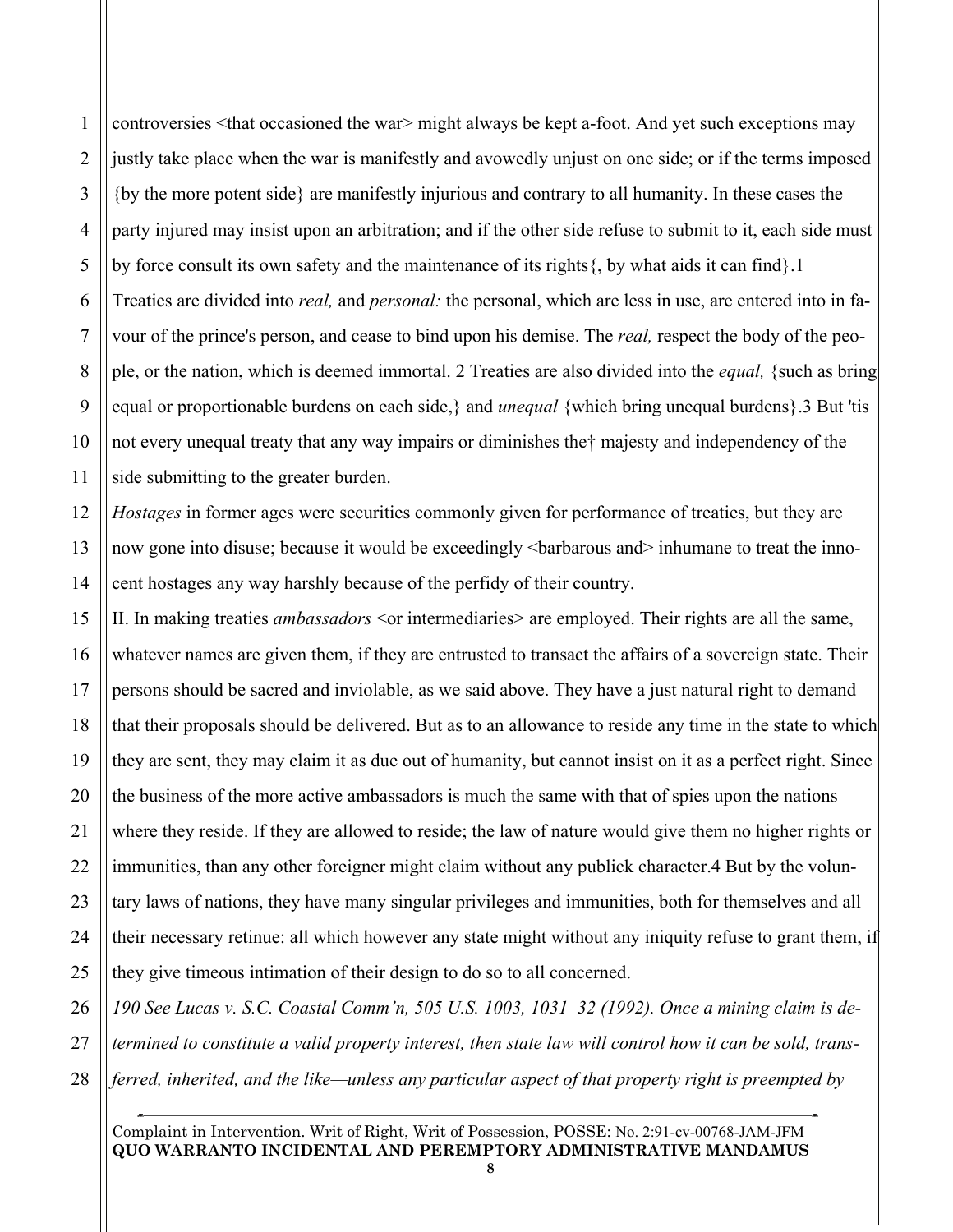*See Lucas, 505 U.S. at 1031–32.*

  *480 U.S. 470, 519 (1987) (quoting Webb's Fabulous Pharmacies, Inc. v. Beckwith, 449 U.S. 155, 161 (1980)) (alterations in original). See also Palazzolo, 533 U.S. at 630; Lucas, 505 U.S. at 1016 n.7; Preseault v. Interstate Commerce Comm'n, 494 U.S. 1, 20–24 (1990) (providing a detailed articulation of the principle that state law defines the nature of property rights); Kinross Copper Corp. v. Oregon, 981 P.2d 833 (Or. App. 1999) (denying a waste water discharge permit for mining on federal mining claims not a taking because there is no right to pollute), cert. denied, 531 U.S. 960 (2000).*

  *See, e.g., M & J Coal Co. v. United States, 47 F.3d 1148, 1153 (Fed. Cir. 1995) (discussing the impact of federal law of navigational servitude and submerged lands on property definitions); see also Lucas, 505 U.S. at 1029 (discussing the submerged lands and navigational servitude); Scranton v. Wheeler, 179 U.S. 141, 163 (1900) (defining property rights in the context of submerged lands); Palm Beach Isles Assocs. v. United States, 208 F.3d 1374 (Fed. Cir. 2000) (navigational servitude), aff'd, 231 F.3d 1354 (Fed. Cir. 2000), reh'g en banc denied, 231 F.3d 1365 (Fed. Cir. 2000). In Palm Beach Isles, the court found that a permit denial for environmental reasons, rather than navigational reasons, did not invoke the navigational servitude "background principle." Id. at 1384.*

 *978 F.2d 1269, 1276 (D.C. Cir. 1992).*

  *Id. at 1275–76.*

  *Id. at 1277–87.*

  *278 F.2d 842, 847 n.4 (9th Cir. 1960) (citing United States ex rel. Tenn. Valley Auth. v. Powelson, 319 U.S. 266, 279 (1943)); see also Richmond Elks Hall Ass'n v. Richmond Redevelopment Agency, 561 F.2d 1327, 1330 (9th Cir. 1977) (holding that federal courts are not bound by state law but look to it for aid in discerning the scope of property interests). These formulations may be inconsistent with Justice O'Connor's dissent in Preseault, 494 U.S. at 20–24.*

  *Adaman, 278 F.2d at 847.*

  *Id.*

  *See id.*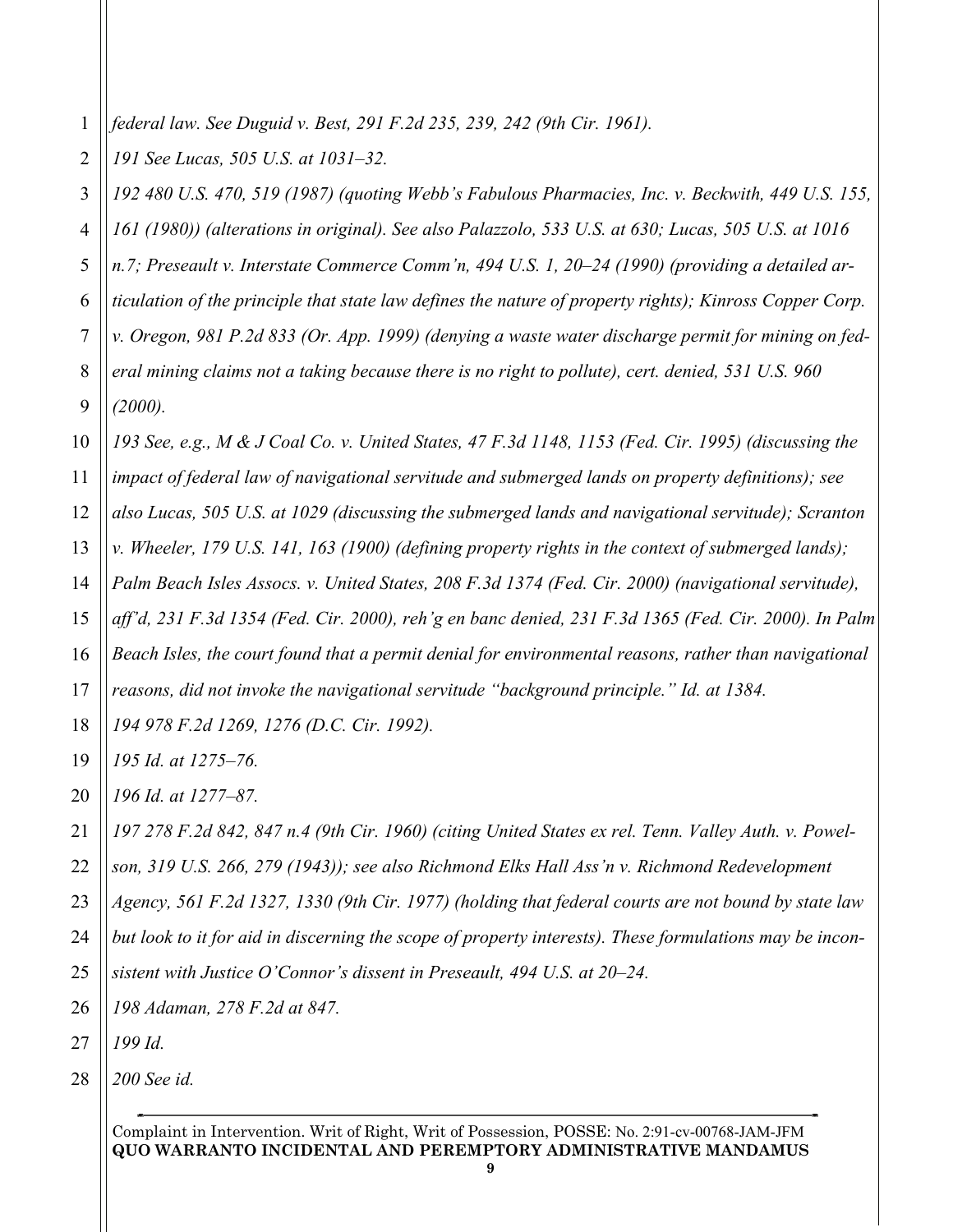1 2 *[201](http://www.bc.edu/schools/law/lawreviews/meta-elements/journals/bcealr/30_1/01_TXT.htm#T201) Lucas v. S.C. Coastal Council, 505 U.S. 1003, 1027, 1030 (1992) (quoting Bd. of Regents of State Colls. v. Roth, 408 U.S. 564, 577 (1972)).*

3 *[202](http://www.bc.edu/schools/law/lawreviews/meta-elements/journals/bcealr/30_1/01_TXT.htm#T202) See id. at 1028–29.*

4 *[203](http://www.bc.edu/schools/law/lawreviews/meta-elements/journals/bcealr/30_1/01_TXT.htm#T203) See, e.g., Schneider v. Cal. Dep't. of Corr., 151 F.3d 1194, 1200–01 (9th Cir. 1998).*

5 6 7 8 9 10 *The . . . Court's recognition of the unremarkable proposition that state law may affirmatively create constitutionally protected "new property" interests in no way implies that a State may by statute or regulation roll back or eliminate traditional "old property" rights. As the Supreme Court has made clear, "the government does not have unlimited power to redefine property rights." . . . Rather, there is, we think, a "core" notion of constitutionally protected property into which state regulation simply may not intrude without prompting Takings Clause scrutiny.*

11 12 *Id. at 1200 (citing Loretto v. Teleprompter Manhattan CATV Corp., 458 U.S. 419 (1982)). Justice Marshall, in his concurrence in Pruneyard Shopping Center v. Robins, noted:*

13 14 15 16 17 18 19 20 *I do not understand the Court to suggest that rights of property are to be defined solely by state law, or that there is no federal constitutional barrier to the abrogation of common-law rights by Congress or a state government. The constitutional terms "life, liberty, and property" do not derive their meaning solely from the provisions of positive law. . . . Quite serious constitutional questions might be raised if a legislature attempted to abolish certain categories of common-law rights in some general way. Indeed, our cases demonstrate that there are limits on governmental authority to abolish "core" common-law rights, including rights against trespass, at least without a compelling showing of necessity or a provision for a reasonable alternative remedy.*

*447 U.S. 74, 93–94 (1980) (Marshall, J., concurring).*

22 *The Ninth Circuit observed:*

23 24 25 26 27 *"[T]here is, we think, a 'core' notion of constitutionally protected property," and a state's power to alter it by legislation "operates as a one-way ratchet of sorts," allowing the states to create new property rights but not to encroach on traditional property rights." . . . [W]ere the rule otherwise, States could unilaterally dictate the content of—indeed altogether opt out of both the Takings Clause and the Due Process Clause simply by statutorily recharacterizing traditional property-law concepts.*

28

21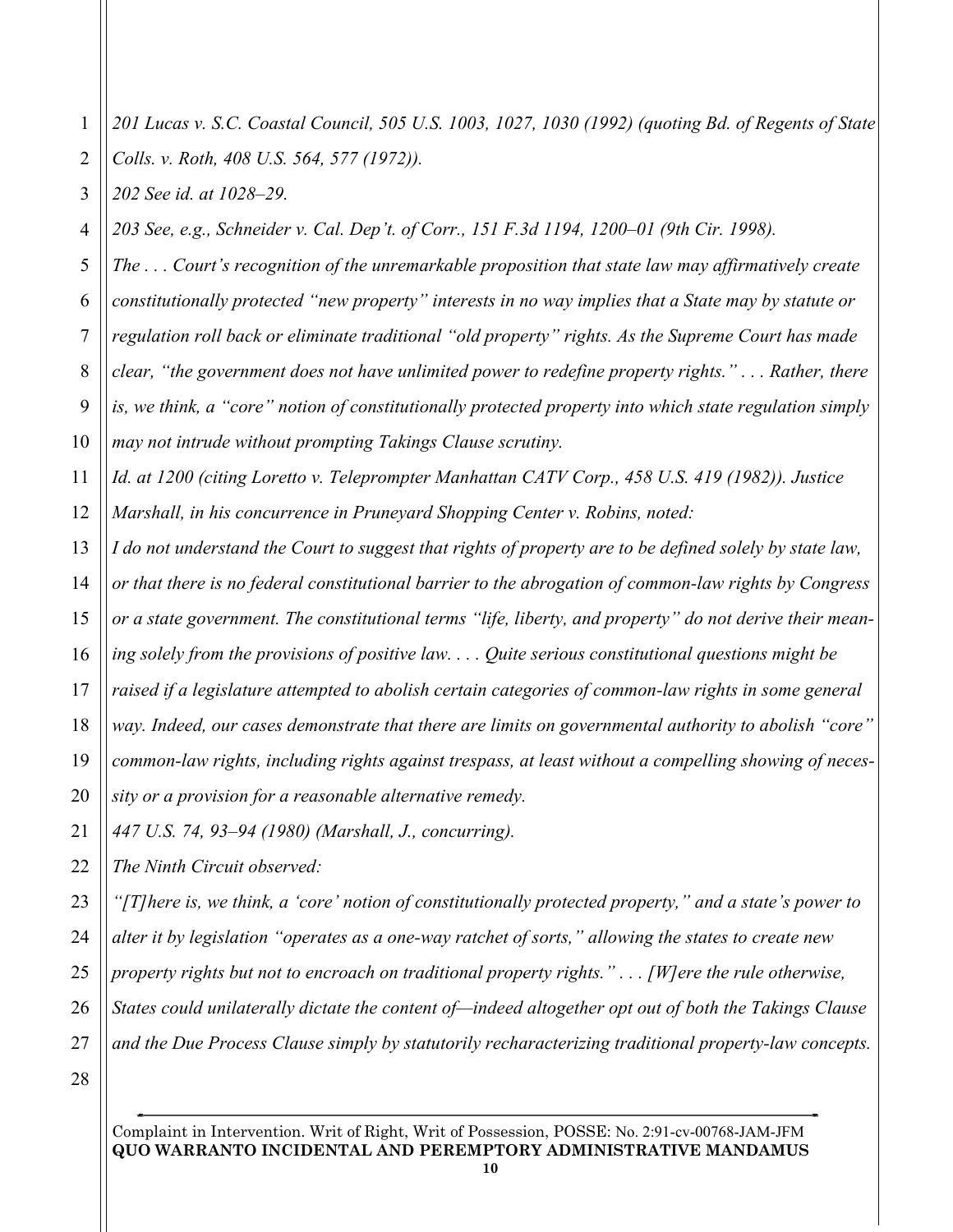1 2 3 *Wash. Legal Found. v. Legal Found. of Wash., 236 F.3d 1097, 1108 (9th Cir. 2001) (quoting Schneider, 151 F.3d at 1200–01), reh'g, 271 F.3d 835, 841 (9th Cir. 2001) (en banc), cert. granted, 122 S. Ct. 2355 (2002) (No. 01-1325).*

4 *Lawrence H. Tribe writes:*

5 6 7 8 9 10 11 12 13 14 15 16 17 18 19 20 *To the degree that private property is to be respected in the face of republican and positivist visions, it becomes necessary to resist even an explicit government proclamation that all property acquired in the jurisdiction is held subject to government's limitless power to do with it what government wishes. Indeed, government must be denied the power to give binding force to so sweeping an announcement, . . . if we are to give content to the just compensation clause as a real constraint on [government] power . . . . [E]xpectations protected by the clause must have their source outside positive law.* Record Settlement to Cleanup One of the Nation's Most Toxic Waste Sites. The United States and California reached an agreement with Aventis CropSciences USA, Inc. that will fund cleanup costs that could approach \$1 billion at the Iron Mountain Mine Superfund Site near Redding, California. The settlement is one of the largest settlements with a single private party in the history of the federal Superfund program. Through the creation of a unique funding vehicle that will generate \$200-300 million over 30 years with a \$514 million balloon payment in year 30, the settlement assures that money is available each year for long-term operation of a pollution treatment and control system needed to prevent toxic discharges from the site. This site has been one of the largest point sources of toxic metals in the United States, and the source of the most acidic mine drainage in the world. Aventis will also pay federal and state trustees \$10 million for natural resource restoration projects.

#### **[Federal sovereign immunity](http://goliath.ecnext.com/coms2/gi_0199-6017143/Federal-sovereign-immunity-versus-state.html)**

["Though this was the intent of the Congress \[to waive sovereign immunity\] in passing the 1972 Fed](http://goliath.ecnext.com/coms2/gi_0199-6017143/Federal-sovereign-immunity-versus-state.html)[eral Water Pollution Control Act Amendments, the Supreme Court, encouraged by Federal agencies,](http://goliath.ecnext.com/coms2/gi_0199-6017143/Federal-sovereign-immunity-versus-state.html)  [has misconstrued the original intent." S. Rep. No. 370, 95th Cong., 1st Sess. 67 \(1977\), reprinted in](http://goliath.ecnext.com/coms2/gi_0199-6017143/Federal-sovereign-immunity-versus-state.html)  [1977 U.S.C.C.A.N. 4326, 4392. See Clean Air Act Amendments of 1977, Pub. L. No. 95-95, \[section\]](http://goliath.ecnext.com/coms2/gi_0199-6017143/Federal-sovereign-immunity-versus-state.html)  [116, 91 Stat. 711 \(1977\); see also Clean Water Act Amendments of 1977, Pub. L. 217, \[subsection\]](http://goliath.ecnext.com/coms2/gi_0199-6017143/Federal-sovereign-immunity-versus-state.html)  [60, 61\(a\), 91 Stat. 1597, 1598 \(1977\).](http://goliath.ecnext.com/coms2/gi_0199-6017143/Federal-sovereign-immunity-versus-state.html) 

28

21

22

23

24

25

26

27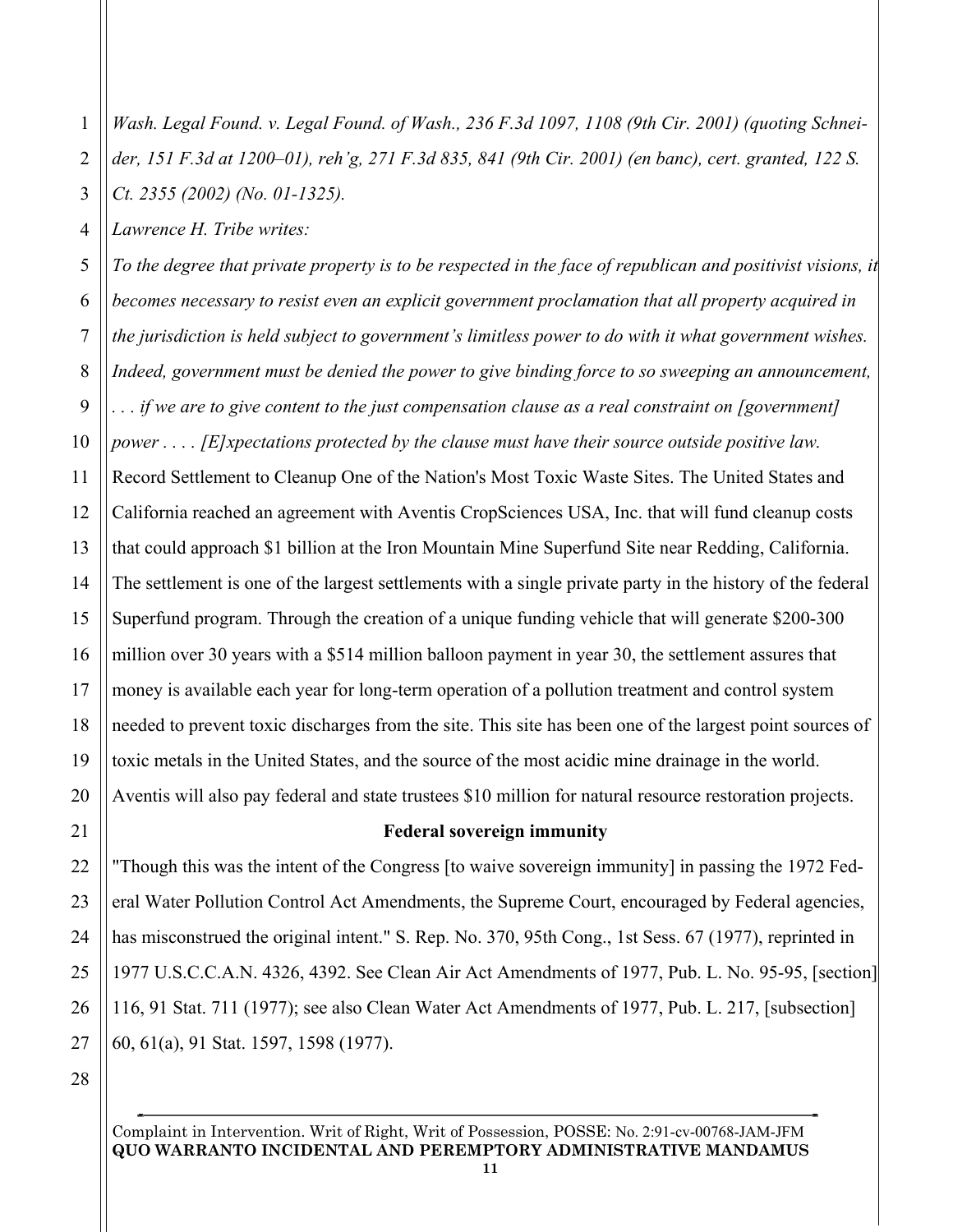In virtually every instance where a government has suggested that ordinary environmental regulations that prohibit ordinary development activities can be insulated from the Takings Clause because the prohibited activity is alleged to be a "nuisance," the government has lost. The Court of Federal Claims and the Federal Circuit Court of Appeals, the courts with the most experience in examining takings claims in the context of federal wetland regulations, have expressly rejected this notion in every case where it has considered the idea Other courts have agreed as well. Most importantly, the United States Supreme Court in Lucas was highly skeptical of the idea that building a home in a residential subdivision could constitute a common law nuisance.

In Just v. Marinette County, the Wisconsin Supreme Court held that "[a]n owner of land has no absolute and unlimited right to change the essential natural character of his land so as to use it for a purpose for which it was unsuited in its natural state and which injures the rights of others." Just was cited with approval by the Washington Supreme Court in Orion Corp. v. Washington: "Orion never had the right to dredge and fill its tidelands." A similar result was reached by the New Hampshire Supreme Court[.216](http://www.bc.edu/schools/law/lawreviews/meta-elements/journals/bcealr/30_1/01_FTN.htm#F216) However, in Florida Rock Industries, Inc. v. United States, the Federal Circuit found housing to be a more valuable use than swampland, while the court in Loveladies Harbor, Inc. v. United States expressly rejected the Just formulation as illogical. More significantly, after Lucas was decided, some courts have begun to expressly reject the notion that a prohibition on filling wetlands can constitute a background principle of state law. This makes some sense, as for many years it was public policy to fill wetlands.

2. Is the Public Trust Doctrine a Relevant Background Principle?

When riparian wetlands are at issue, a relevant inquiry is whether the proposed use of the wetland interferes with the public trust doctrine. Public trust rights traditionally have included the right to access navigable waterways for fishing and navigation. Modern commentators argue that the public trust also includes recreational and ecological values. Thus, any regulation that would restrict the ability of an individual to utilize a private property interest in a resource subject to the public trust would not have a cause of action for a taking because in reality the private property interest never really existed in the first place. In fact, some commentators such as Professor Sax posit that property rights should be redefined to make them more akin to water rights and subject to an analogous "ecological public trust."

Complaint in Intervention. Writ of Right, Writ of Possession, POSSE: No. 2:91-cv-00768-JAM-JFM **QUO WARRANTO INCIDENTAL AND PEREMPTORY ADMINISTRATIVE MANDAMUS 12**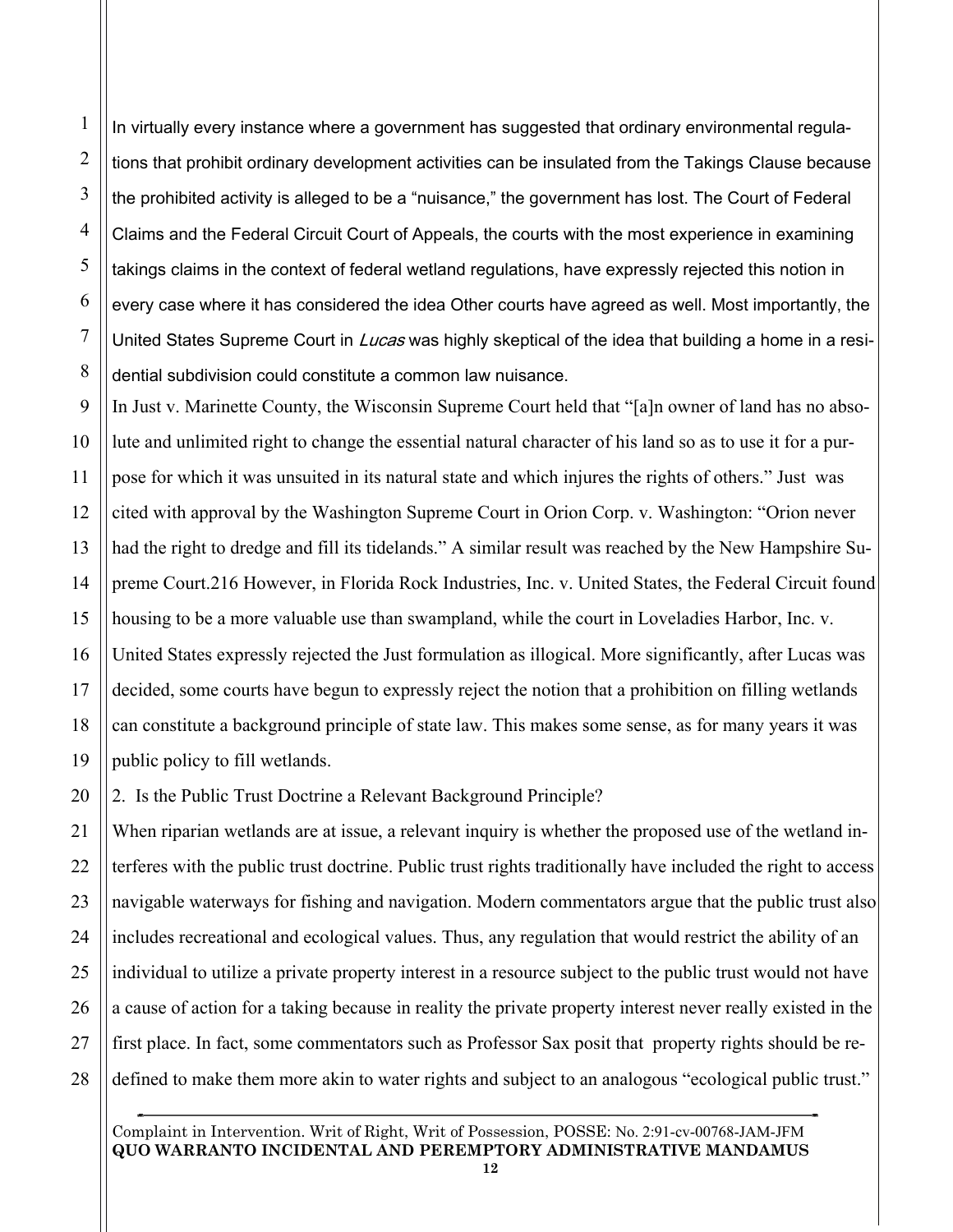#### 1 **California Health and Safety Code Section 25548**

The California legislature, like Congress, took action in 1996 and enacted California Health and Safety Code section 25548–the California law analogous to CERCLA section 107(n). The stated intent of section 25548 is "to specify the type of lender and fiduciary conduct that will not incur liability for hazardous material contamination." As such, section 25548 provides exemptions and limitations to potential fiduciary liability under the environmental laws. Thus, section 25548 residually identifies the universe of potential liability for fiduciaries. Specifically, section 25548 addresses the exceptions to and limitations on "the liability of trustees, executors, and other fiduciaries for hazardous material contamination involving property that is part of the fiduciary estate."

Section 25548.3 eliminates personal liability for fiduciaries by confining their potential liability to the estate assets. The caveats come in section 25548.5, which makes it clear that fiduciaries do not have blanket immunity from liability under the environmental laws.63 The protection of the limitation of liability in section 25548.3 will not apply where (1) that liability results from the fiduciary's negligence or recklessness; (2) the fiduciary conducts a removal or remedial action without providing proper notice to the appropriate agency; (3) the potential liability results from acts outside the scope of the fiduciary duties; (4) the fiduciary relationship is fraudulent in that its raison d'être is to avoid liability; or (5) the fiduciary is also a beneficiary, or benefits from acting as fiduciary, in a manner over and above that considered customary or reasonable for a fiduciary. see also: United States v. Newmont USA Ltd., 504 F. Supp. 2d 1050, 1061–69 (E.D. Wash. 2007) (concluding, without actually adopting the "indicia of ownership" test in Long Beach Unified Sch. Dist. v. Dorothy B. Godwin Cal. Living Trust, 32 F.3d 1364 ( $9<sup>th</sup>$  Cir. 1994), that the United States held sufficient indicia of ownership in an Indian reservation to be held an "owner" under CERCLA);

1. The defendant acquired title to the property subsequent to the disposal or placement of the hazardous substance.

2. The defendant acquired title to the property through inheritance or bequest.

3. The defendant "provides full cooperation, assistance, and facility access to the persons that are authorized to conduct response actions at the facility (including the cooperation and access necessary for the installation, integrity, operation, and maintenance of any complete or partial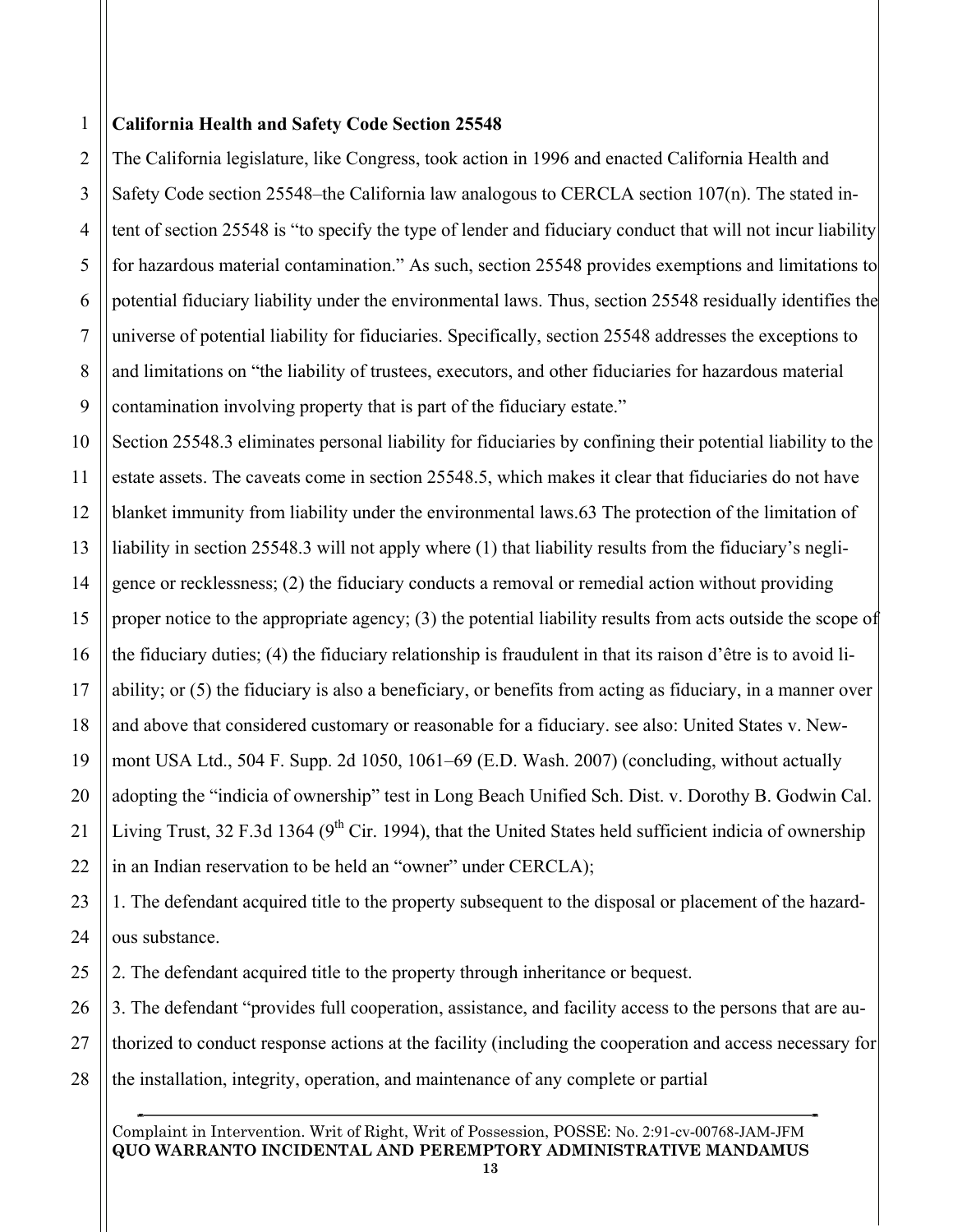response action at the facility)."

4. The defendant "is in compliance with any land use restrictions established or relied on in connection with the response action at a facility."

5. The defendant "does not impede the effectiveness or integrity of any institutional control employed at the facility in connection with a response action."

With respect to beneficiary ownership for CERCLA purposes, creation of an express trust in California historically vested full title of trust property in the trustee or trustees. The California legislature repealed this statute in 1986, so the modern rule may now apply. The modern rule holds that creation of a trust divides title such that the trustee or trustees take legal title, and the beneficiary or beneficiaries take equitable title.

For purposes of evaluating the potential CERCLA liability of a trust beneficiary based on his or her status as owner, the initial question is whether the equitable interest held by trust beneficiaries is sufficient to support liability.

With respect to whether title was acquired via inheritance or bequest, CERCLA defines neither "inheritance" nor "bequest." CERCLA case law also provides no clear rules or definitions for what exactly constitutes an inheritance or bequest. Reasoning from the dictionary definitions of "inheritance," "bequest," and "devise," property taken through testamentary trusts or intestate succession would likely constitute inherited or bequeathed property, as the property interest transfers upon the death of the prior owner. No federal court opinions addressing this issue of whether inter vivos trusts or lifetime gifts constitute an inheritance or bequest for purposes of the inheritance or bequest defense exist. The only authority on point is Tamposi Family Investments, an opinion of the Environmental Protection Agency Appeals Board.

In Tamposi, the Appeals Board rejected petitioner's argument that a gift from a father to a real estate investment partnership, in which his children were the exclusive partners, should qualify for the inheritance or bequest defense. Citing Black's Law Dictionary definitions for "inheritance," "bequest," and "devise," the Appeals Board found that the text of CERCLA indicated that the inheritance or bequest defense was inapplicable to inter vivos transfers, as the defense only applied to transfers occurring upon death of the prior owner. Since it is the sole authority on point and an analysis of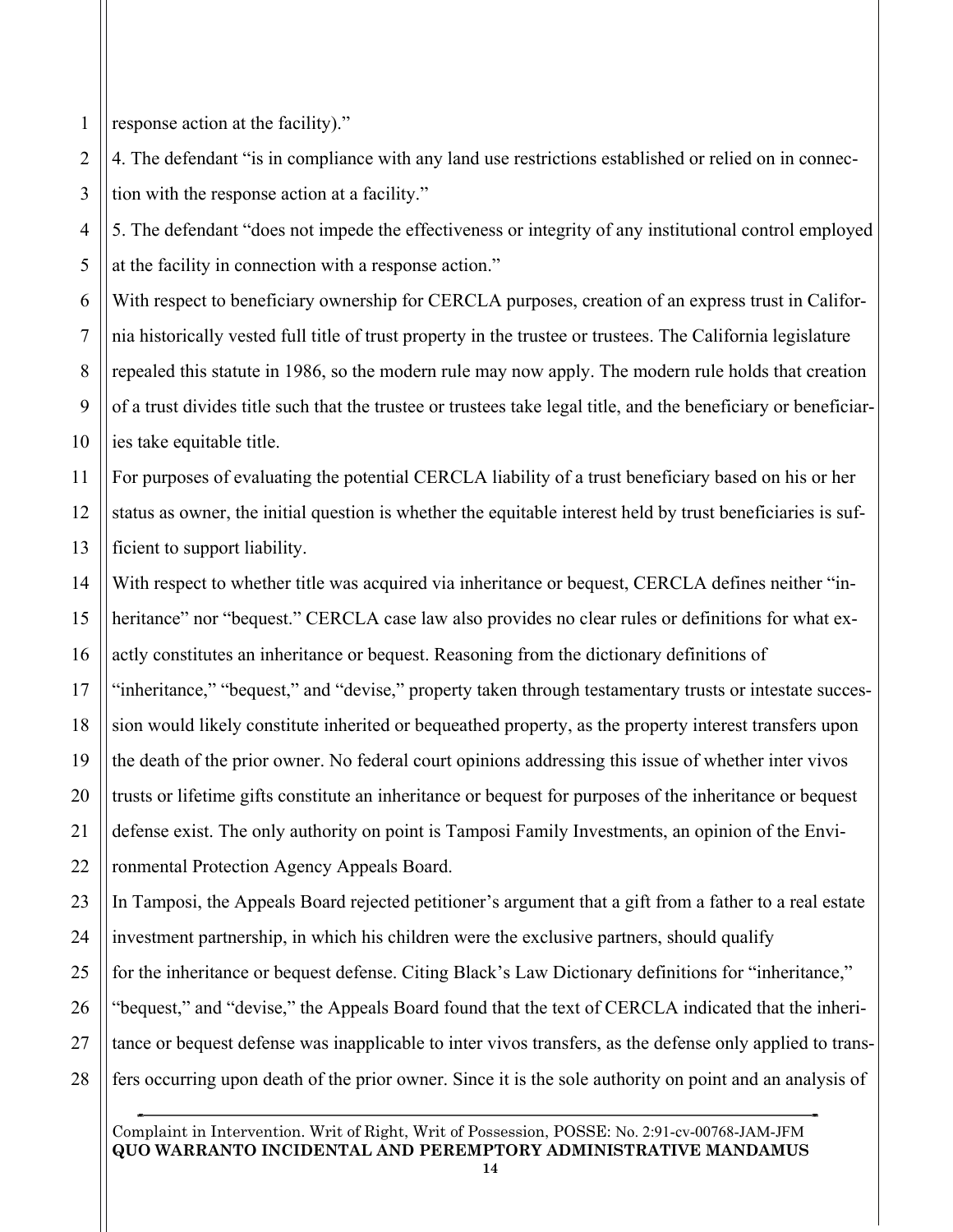2 3 4 5 6 7 8 9 CERCLA by an arm of the EPA itself, courts considering the issue in the future will likely find Tamposi highly persuasive and may defer to the agency's interpretation. Thus, the best option for settlers wishing to protect beneficiaries from CERCLA liability during the lifetime of the settlor is to use testamentary trusts and devises in wills to transfer interests in impacted property. They should then provide bequests to beneficiaries that may enjoy limited liability status due to the form of business (such as an LLC not comprised of beneficiary members). Combining these steps with thoughtful timing of sales or distributions to occur after cleanup, or in an otherwise protective manner, are also optional protective measures. However, there is currently no authority as to what structures will be effective. The most

10 11 12 13 14 important fact for beneficiaries to keep in mind is that the estate, and therefore any property in trust, will always be fully liable if the settlor was personally liable. The question is how to avoid or minimize the personal liability of the beneficiaries. This approach is entirely consistent with the settlor's intent and legal status: the settlor owned the property, the settlor was personally liable, and the settlor intended to give the beneficiary what he possessed during his life. 129 Id.

15 16 17 18 19 20 Although extremely persuasive, the decision is not a perfect interpretation of CERCLA. Tamposi's primary flaw is on the issue of inquiry. The Appeals Board cites to the congressional comments on CERCLA as support for the contention that individuals who take impacted property by inheritance or bequest must still conduct "reasonable inquiry" into the contamination, even if they have no knowledge of the inheritance or bequest. Id. at 125. Perhaps this was the intent of certain individual members of Congress, but this failed to make its way into the text of the statue.

22 23 24 25 26 27 Nevertheless, the presence of this language in Tamposi raises the possibility that some level of inquiry, albeit a very low level, will be required of owners who take title by inheritance or bequest. Potential beneficiaries may be able to disclaim property placed in trust for their benefit. See, e.g., CAL. PROB. CODE § 15309 (West 2002) ("A disclaimer or renunciation by a beneficiary of all or part of his or her interest under a trust shall not be considered a transfer under Section 15300 or 15301."). While an enticing theoretical solution, practically this is not a good option where the property value exceeds, or will exceed, the cost of remediation.

28

21

1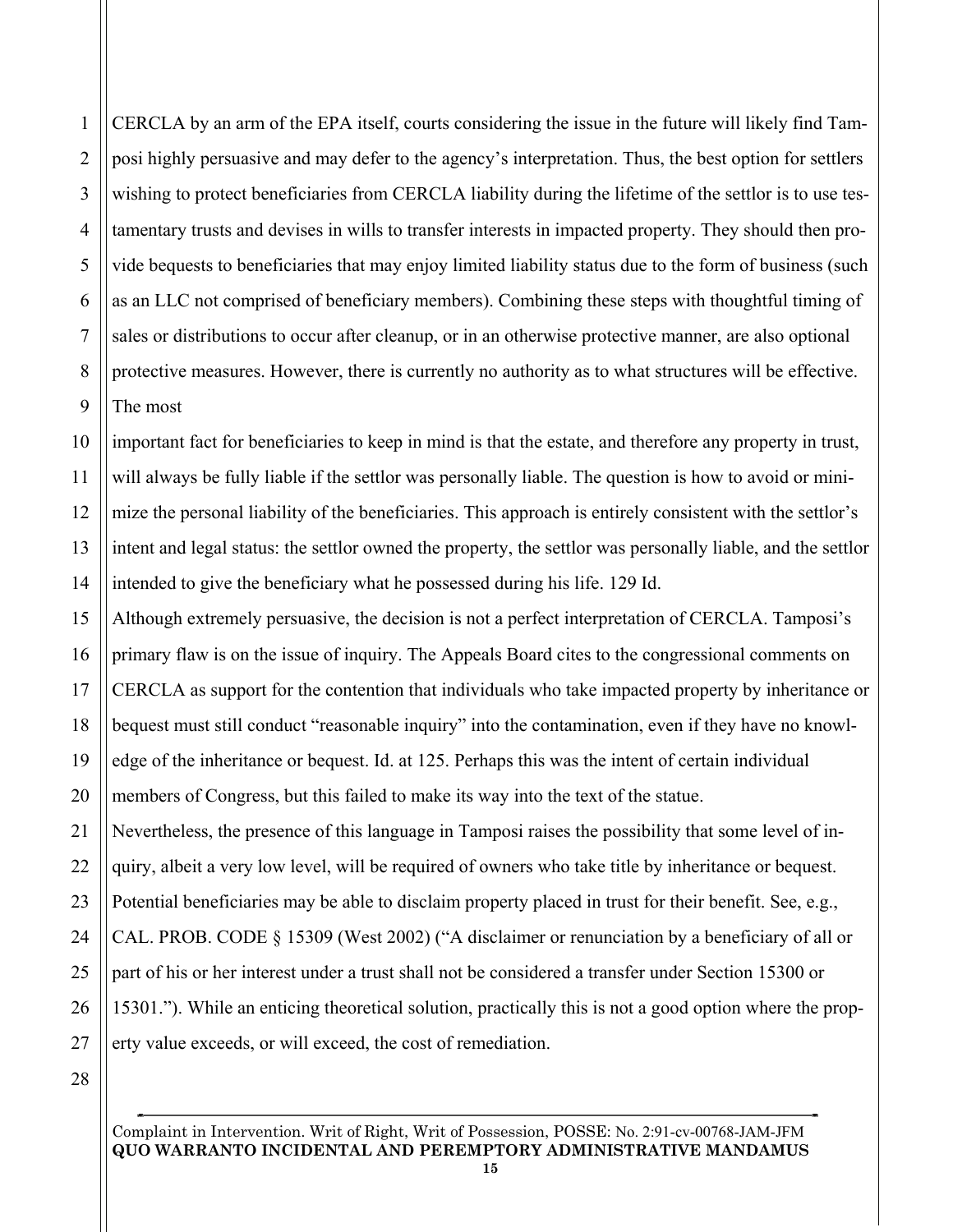1 2 3 The California Code of Regulations addresses taxation rules for changes in ownership in title 18, section 462. Section 462.160 pertains to trusts. Subsection (a) of section 462.160 provides the general rule that transfer of real property interests into trusts, by the settlor or anyone else, is a change in ownership; subsection (b) provides instances excluded from this rule. Subsection (c) provides the general rule that termination of a trust or any portion of a trust, constitutes a change in ownership, and subsection (d) provides the exceptions to this second general rule. These rules for exclusions and exceptions–for example, those transfers of interests that do not constitute changes in ownership–are complex and are therefore presented in the Appendix in tabular form in an attempt to simplify comparisons. While untested in the courts, would-be settlers and/or beneficiaries may be able to use these rules as a guide for selecting trusts that will make CERCLA owner liability for the beneficiaries less likely, or at least delay such potential liability until such time as the property may be transferred with less or no risk. Given the foregoing, it appears that the best overall strategy is to anticipate transfers in property, to attempt to structure such transfers to fall within the statutory defenses, and to preserve and pursue rights against other potentially responsible parties.

#### **CAMERA STELLATA**

EPA, DOJ, AIG, Bayer & AstraZeneca, successor to Stauffer Chemical, & Jardine Matheson Bayer CropScience is with annual sales of about EUR 6.5 billion one of the world's leading innovative cropscience companies in the area of crop protection (Crop Protection), non agricultural pest-control (Environmental Science), seeds and plant biotechnology (BioScience).

Aventis CropScience formed through merger of AgrEvo and Rhône-Poulenc Agro. Bayer Crop-

Science formed through Bayer's acquisition of Aventis CropScience. AstraZeneca liable for claim by Iron Mountain Mine

AstraZeneca was formed on 6 April 1999 through the merger of Astra AB of Sweden and Zeneca

Group PLC of the UK – two companies with similar science-based cultures and a shared vision of the pharmaceutical industry.

Jardine Matheson (original owner of Mountain Copper Co., Iron Mountain Inv. Co.)

The Group's interests include Jardine Pacific, Jardine Motors, Jardine Lloyd Thompson, Hongkong Land, Dairy Farm, Mandarin Oriental, Jardine Cycle & Carriage and Astra International. These com-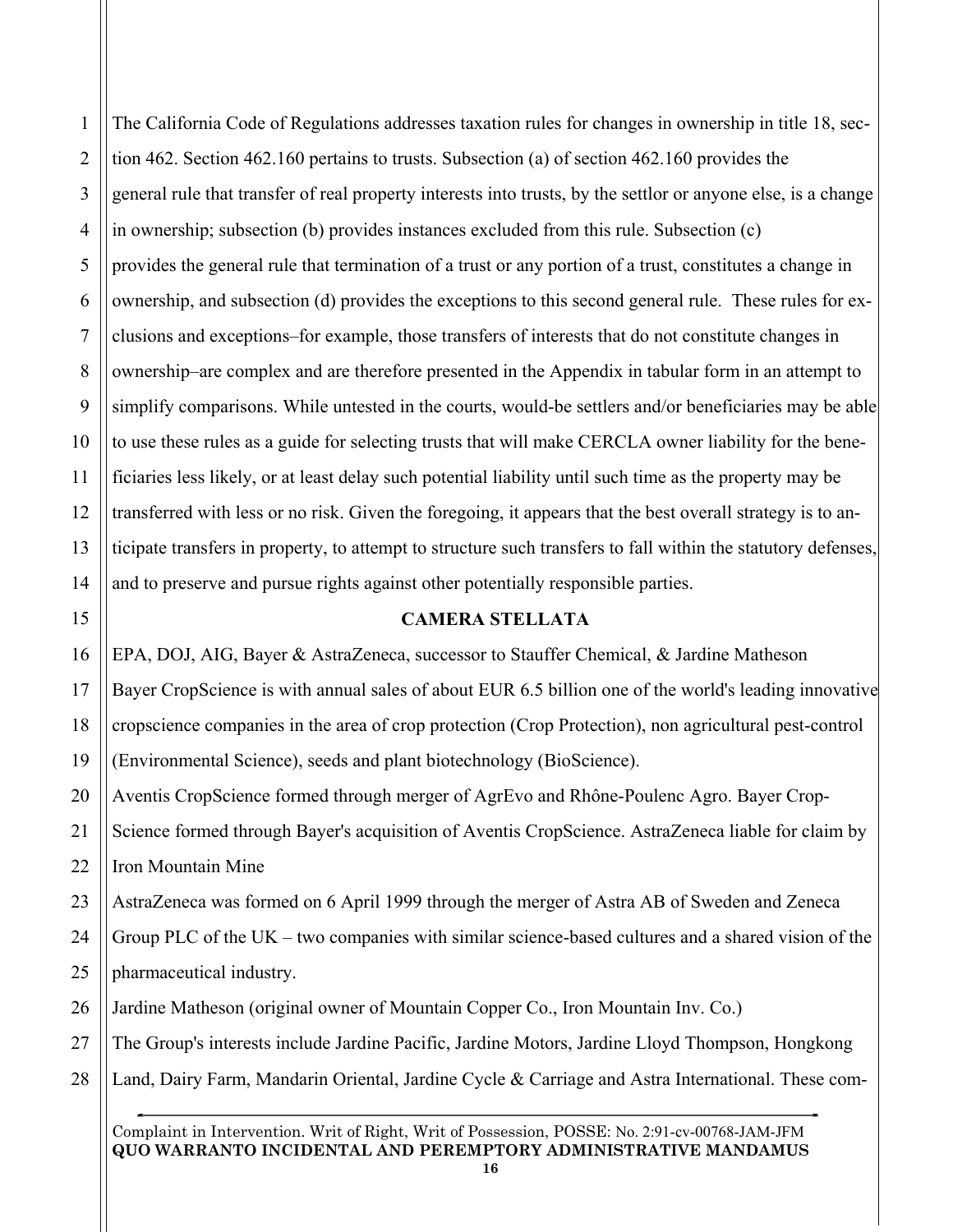1 2 panies are leaders in the fields of engineering and construction, transport services, insurance broking, property investment and development, retailing, restaurants, luxury hotels, motor vehicles and related activities, financial services, heavy equipment, mining and agribusiness. The Group also has a minority investment in Rothschilds Continuation, the merchant banking house.

Incorporated in Bermuda, Jardine Matheson Holdings Limited has its primary share listing in London, with secondary listings in Bermuda and Singapore. Jardine Matheson Limited operates from Hong Kong and provides management services to Group companies.

#### **CURIA REGIS OF THE ARMANSHIRE**

The Act of 1487 (3 Hen. VII.) created a court composed of seven persons, the Chancellor, the Treasurer, the Keeper of the Privy Seal, or any two of them, with a bishop, a temporal lord and the two chief justices, or in their absence two other justices. It was to deal with cases of "unlawful maintainance, giving of licences, signs and tokens, great riots, unlawful assemblies"; in short with all offences against the law which were too serious to be dealt with by the ordinary courts. The jurisdiction thus entrusted to this committee of the council was not supplementary,

therefore, like that granted in 1453, but it superseded the ordinary courts of law in cases where these were too weak to act. The act simply supplied machinery for the exercise, under special circumstances, of that extraordinary penal jurisdiction which the council had never ceased to possess. By an act of 1529 an eighth member, the President of the Council, was added to the Star Chamber, the jurisdiction of which was at the same time confirmed. At this time the court

performed a very necessary and valuable work in punishing powerful offenders who could not be reached by the ordinary courts of law. It was found very useful by Cardinal Wolsey, and a little later Sir Thomas Smith says its object was "to bridle such stout noblemen or gentlemen who would offer wrong by force to any manner of men, and cannot be content to demand or defend the right by order of the law."

In 1661 a committee of the House of Lords reported "that it was fit for the good of the nation that there be a court of like nature to the Star Chamber". Congress in 1989 unanimously passed the WPA. S.372 legislation would allow access to jury trials and would remove the exclusive jurisdiction of the U.S. Court of Appeals. **Application of Supreme Court Rule 4**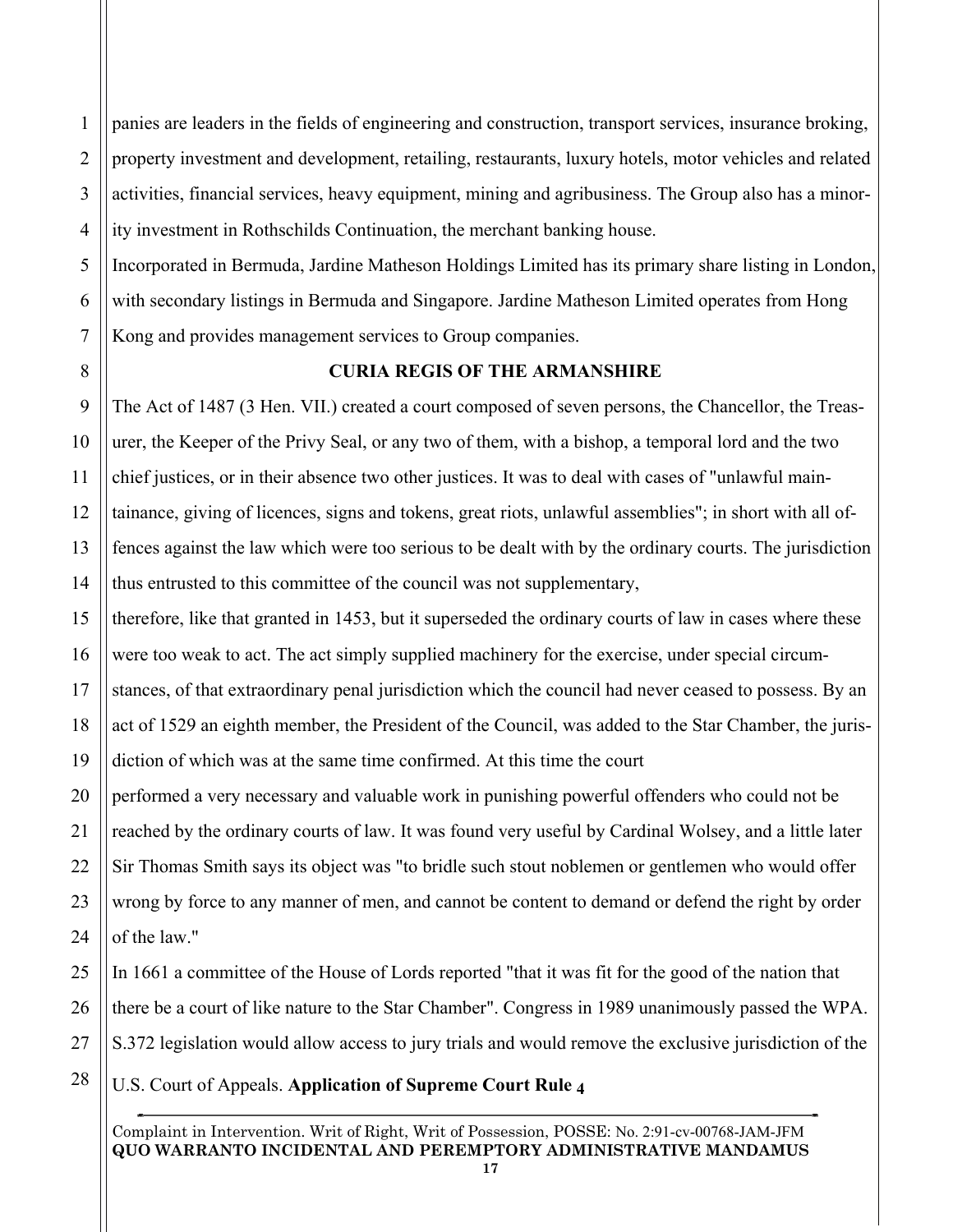4 At the opening of the United States Circuit Court in Boston on May 16, Judge SPRAGUE delivered a charge to the Grand Jury, in which he defined the state of our laws with reference to the crime of piracy. After citing provisions from the laws of 1790, 1820, 1825, 1846 and 1847, as to what constitutes the general crime, with the different degrees of penalty, the Judge remarks that these enactments were founded upon the clause in the Constitution which gives Congress the power to define and punish piracy. But the constitutional power to regulate commerce also affords a basis for additional penal enactments, covering all possible aggressions and depredations upon our commerce. The Judge then lays down the following important principles, the bearing of which will be sufficiently evident in the present crisis:

"These statutes being enacted pursuant to the Constitution are of paramount authority, and cannot be invalidated or impaired by the action of any State or States, and every law, ordinance and constitution made by them for that purpose, whatever its name or form, is wholly nugatory and can afford no legal protection to those who may act under it. But suppose that a number of States undertake by resolution to throw off the Government of the United States and erect themselves into an independent nation, and assume in that character to issue commissions authorizing the capture of vessels of the United States, will such commissions afford protection to those acting under them against the penal laws of the United States? Cases have heretofore arisen where a portion of a foreign empire -- a colony -- has undertaken to throw off the dominion of the mother country, and assumed the attitude and claimed the rights of an independent nation, and in such cases it has been held that the relation which the United States should hold to those who thus attempt and claim to institute a new Government, is a political rather than a legal question; that, if those departments of our Government which have a right to give the law, and which regulate our foreign intercourse and determine the relation in which we shall stand to other nations, recognize such new and self-constituted Government as having the rights of a belligerent in a war between them and their former rulers, and the United States hold a neutral position in such war, then the judiciary, following the other departments, will to the same extent recognize the new nation.

Executive Order 11988 requires federal agencies to avoid to the extent possible the long and shortterm adverse impacts associated with the occupancy and modification of flood plains and to avoid di-

Complaint in Intervention. Writ of Right, Writ of Possession, POSSE: No. 2:91-cv-00768-JAM-JFM **QUO WARRANTO INCIDENTAL AND PEREMPTORY ADMINISTRATIVE MANDAMUS 18**

1

2

3

5

6